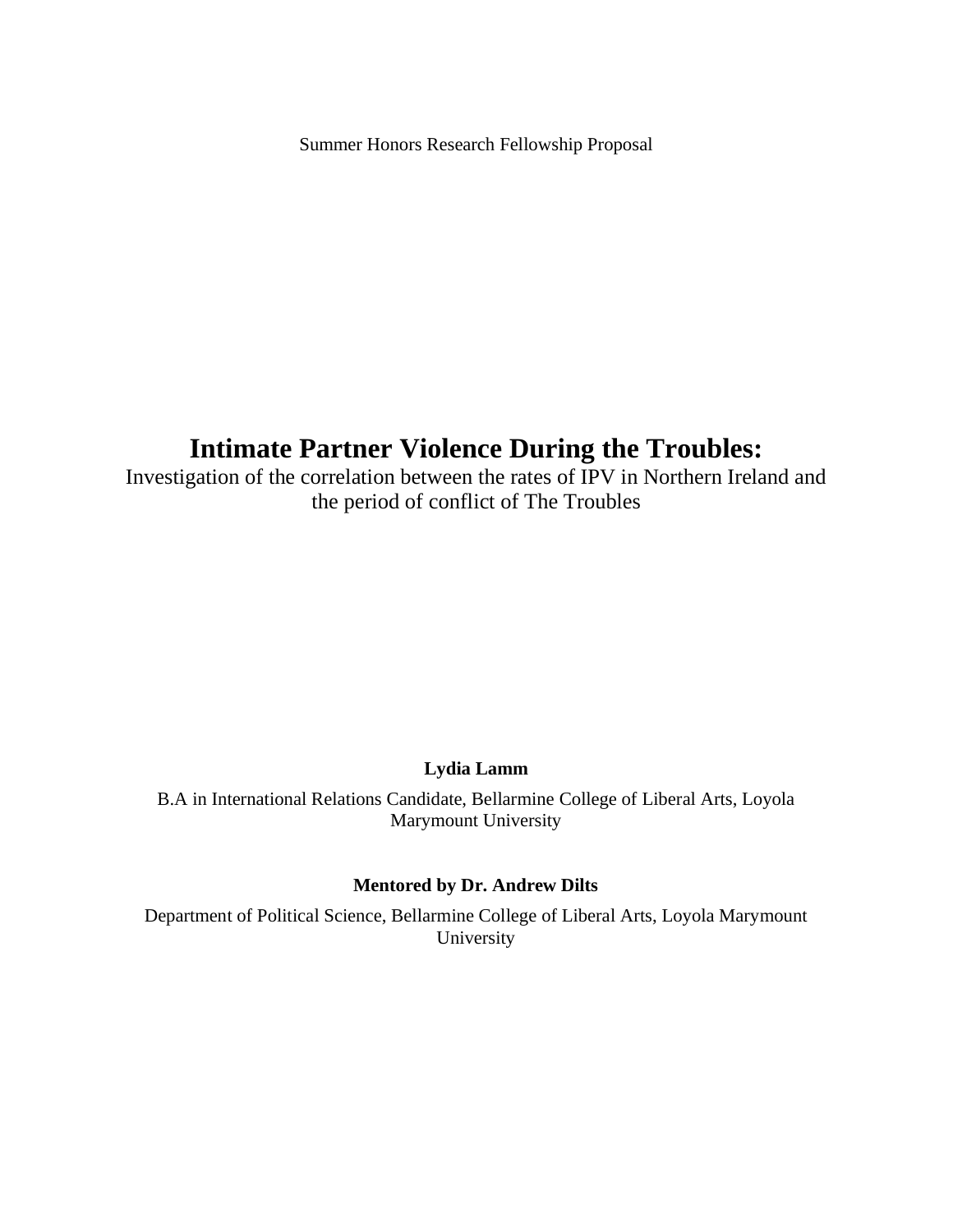#### **The Project Summarized:**

My research project is borne of the desire to understand how different types of violence relate to one another, and more specifically in my study, how the constant phenomenon of domestic violence correlates to the violence of civil conflict at a state level. Domestic violence, now commonly referred to as Intimate Partner Violence (IPV) among professionals and in academia, is not a widely researched phenomenon, especially in Northern Ireland, the state my study specifically engages with.

IPV is difficult to measure, vastly underreported, and has dangerously widespread ramifications. For the purposes of this study, I will narrow the scope of Intimate Personal Violence to heterosexual relationships perpetrating violence against women specifically, due to the time period and low levels of cultural openness towards LGBTQIA+ individuals and couples during The Northern Ireland Conflict, known colloquially as "The Troubles."

My thesis aims to minimize the gap of research in understanding the relationship between the underlying violence of IPV and a state conflict, specifically the ethno-nationalist conflict in Northern Ireland from 1968 to 1998, with implications that can be extended into other nations in a state of ongoing conflict. As this is an intricate conglomeration of topics, I further focus in on the impact on rates of violence against women in combination with IPV in relation to the changes which take place in the police service and practices in Northern Ireland before, during, and after The Troubles.

I predict that the amount of IPV demonstrates no positive causal relationship with the conflict in Northern Ireland but will correlate with a greater rate of reported cases of IPV after the conflict ended as a result of available resources, confidence in police service, and the higher levels of safety in Northern Irish communities.

I first will provide a review of the definition of violence, the characteristics of IPV against women, and historical accounts of The Troubles. In order to investigate this relationship, I will employ a diachronic crucial case research design sourced by both pre-existing and primary (conducted by me) interviews and surveys with Northern Irish civilians, combatants, selfidentified republicans and loyalists, police, and centers for Women's resources personnel, as well as draw from government crime, police, and VAW reports; police department reports on crime, domestic violence incidents, organizational and policy reform, and reports on police mismanagement of IPV cases; and Non-profits and Women's Shelters' reports, testimonies, and organizational reform.

This summer will be spent polishing the literature review and methodology sections of my thesis, and then identifying and setting up interviews to be conducted at a later stage of the study while creating the specific interview design and details to be presented to the IRB. The very end of the summer and throughout the early weeks of the Fall semester of 2021 will be spent conducting the official and approved interviews.

#### *What is already known of IPV in Northern Ireland:*

In general, data recorded on IPV in Northern Ireland is anything but comprehensive. Particularly during a period of conflict, victims are highly reluctant to report their abuse, as IPV is not deemed as important as political violence. Moreover, in the post-conflict period, prisoners are being reintegrated and many combatants return home from extensive experiences of violence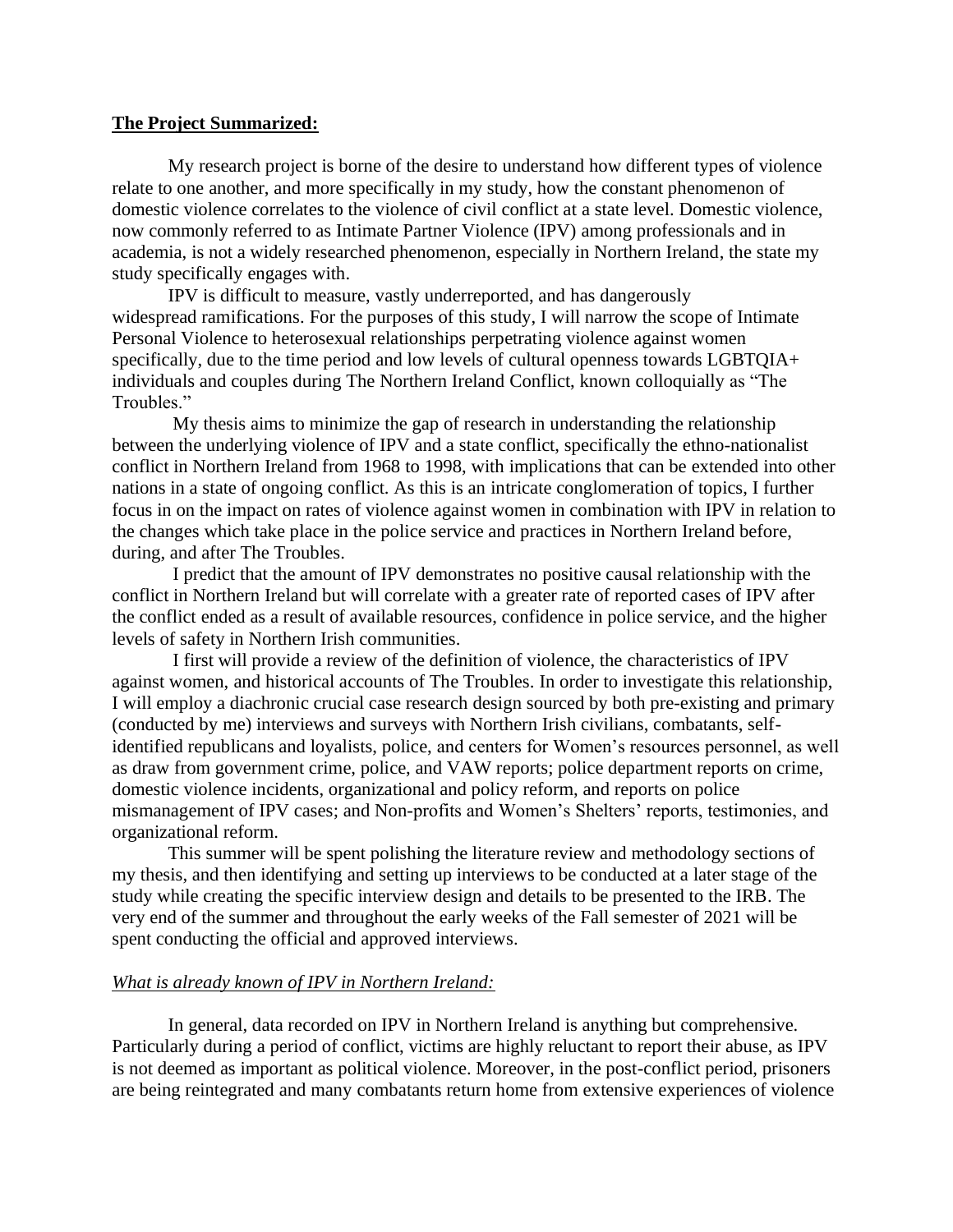to all of the sudden being contained in a "normal" life alongside their partner, which triggers an increase in IPV.<sup>1</sup> Still, many academics lament the absence of regular large-scale data during and after the Northern Ireland conflict, as it complicates attempts to identify patterns or fluctuations in rates of IPV, $2$  especially when the limitations to reporting IPV keep much of the abuse invisible.<sup>3</sup> Additionally, amidst The Troubles, the vast amount of civilians, security forces, politicians, business people, members of the judiciary, and paramilitary members carried (mostly legally) firearms for the sake of personal protection, which correlated to a marked increase of IPV.<sup>4</sup> In 1995, the number of reported IPV incidents was at 5,903, but this has greatly increased over the years, with the highest year being 2016/2017 with 29,166 incidents of IPV recorded.<sup>5</sup> The following graph in Figure 4 demonstrates the increase in reported IPV in post-conflict Northern Ireland. IPV is believed to account for one in four murders, manslaughters, and attempted murders in Northern Ireland, and is more frequently recorded than burglaries or drug offenses by the PSNI.<sup>6</sup> Overall, data from conflict and post-conflict states on a grander level have demonstrated that IPV risk factors are magnified alongside the increases in poverty, gender inequality, and staunchly traditional gender roles for women.<sup>7</sup>

| Year      | No. of reported incidents |
|-----------|---------------------------|
| 2016-2017 | 29,166                    |
| 2015-2016 | 28,392                    |
| 2014-2015 | 28,287                    |
| 2013-2014 | 27,628                    |
| 2012-2013 | 27,190                    |
| 2011-2012 | 25,196                    |
| 2010-2011 | 22,685                    |
| 2009-2010 | 24,482                    |
| 2008-2009 | 23,591                    |
| 2007-2008 | 23,076                    |
| 2006-2007 | 23,456                    |
| 2005-2006 | 23,059                    |
| 2004-2005 | 20,959                    |

Table 1. Reports of Incidents of Domestic Violence for Northern Ireland 2004-2017.

Source. Police Service of Northern Ireland (2017).

<sup>&</sup>lt;sup>1</sup> Doyle and McWilliams, "Intimate Partner Violence in Conflict and Post-Conflict Societies."

<sup>2</sup> Doyle and McWilliams.

<sup>&</sup>lt;sup>3</sup> Swaine, "Beyond Strategic Rape and Between the Public and Private," 774.

<sup>4</sup> Doyle and McWilliams, "Intimate Partner Violence in Conflict and Post-Conflict Societies."

<sup>5</sup> Police Service of Northern Ireland, "Trends in Domestic Abuse Incidents and Crimes Recorded by the Police in Northern Ireland 2004/05 to 2016/17."

<sup>6</sup> Doyle and McWilliams, "Intimate Partner Violence in Conflict and Post-Conflict Societies."

<sup>7</sup> Doyle and McWilliams, "What Difference Does Peace Make?" 141.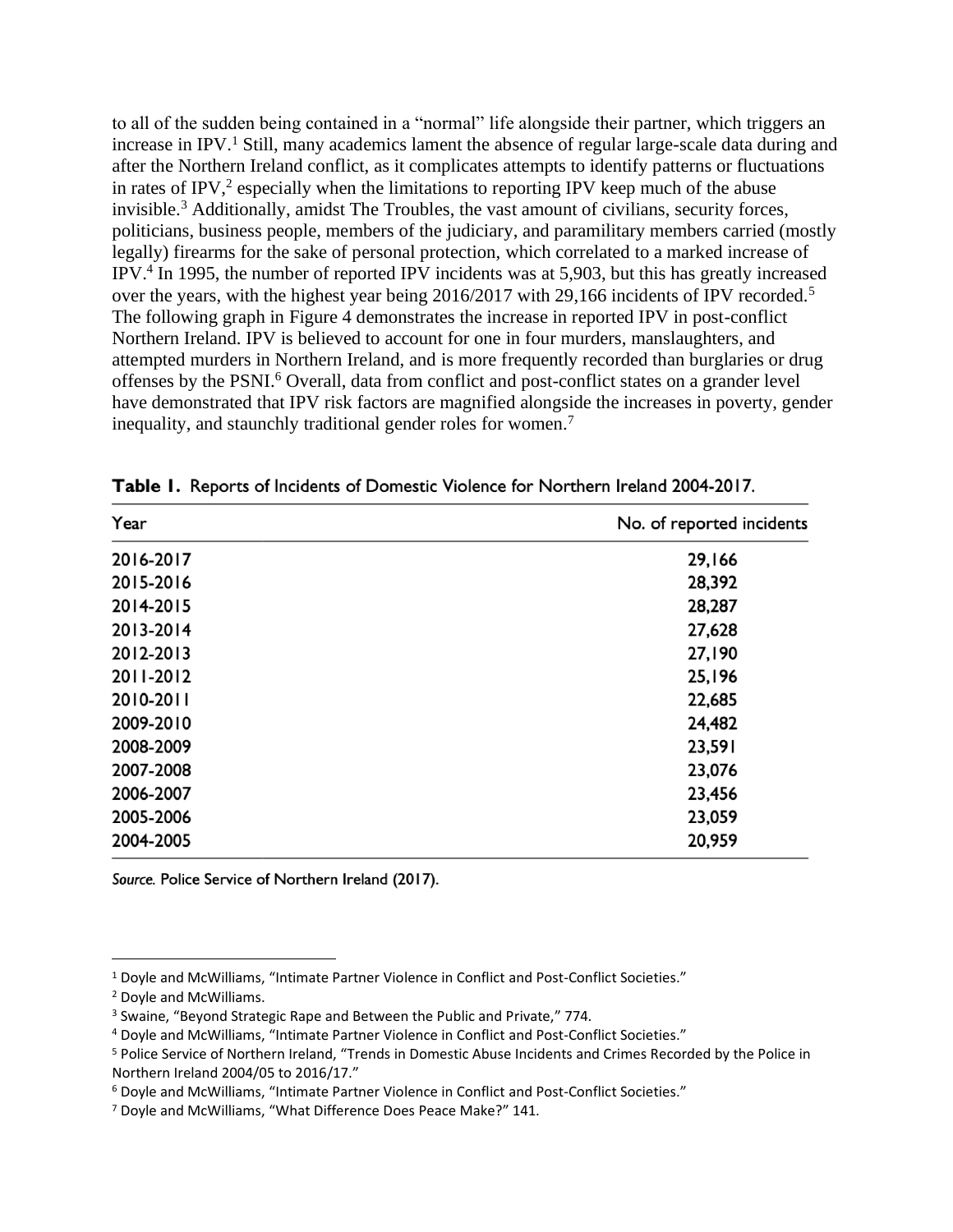### *Figure 4: Reported IPV in Northern Ireland.<sup>8</sup>*

The existing research which examines intimate partner violence in Northern Ireland is largely surrounding the impacts of paramilitaries and the police. While it was hidden for the majority of the conflict, due to sexual violence during the conflict not being sectarian or systematic in nature, more isolated abuses and rapes by paramilitary groups against women have come to light, as well as the fact that many of these women also attempted to approach paramilitary powers for help with the victimization.<sup>9</sup> This also stems from the idea that The Troubles was an intensely gendered conflict, posited by feminist theorists, with Irish nationalism and Ulster unionism being highlighted for utilizing symbolic hegemonic conceptualization of femininity and motherhood to encourage masculine self-sacrifice.<sup>10</sup> Additionally, men's affiliation to armed groups with gained access to guns served as a source of power and domination over intimate partners. Swaine purports that paramilitary members were able to commit acts of IPV because of the small communities they were embedded within.<sup>11</sup> After the conflict officially ended, paramilitary group members continued as offenders of IPV through drawing from the power and influence of their affiliation manifested in threats and controlling mechanisms.<sup>12</sup> Nevertheless, two positive outcomes have emerged since the Good Friday Agreement with respect to paramilitary groups. First, some paramilitary groups have begun to act in a policing role, offering protection to IPV victims in their communities, usually violently threatening the perpetrators. There are more than 4,000 instances of this phenomenon recorded as casualties since the beginning of the conflict even through today.<sup>13</sup> The second is that through the reconciliation process, the emphasis on demobilization and disarmament of paramilitaries has limited their power and subsequently increased confidence, trust, and access to the police.<sup>14</sup>

The relationship between IPV and the police of Northern Ireland has a complicated past. While there was actually a functioning judicial and policing system during The Troubles, the access to these services was quite limited. With any "ordinary crime," such as IPV, most individuals were unable to seek the help of the police, as they were already very occupied and stretched thin trying to handle both political violence and the pressures from British influences.<sup>15</sup> Catholic and Nationalist citizens had a particularly restricted access to the police and for many of these women, calling for help from the police was unfeasible. After the conflict had officially come to an end, the Historical Enquires Team (HET) was established as a truth recovery process regarding contested aspects of the past, even those related to the police service. The HET is a separate unit of the Police Service of Northern Ireland (PSNI) and was designed to try and bolster public confidence in the police system.<sup>16</sup> Nongovernmental organizations and other actors have since brought forth concerns over the PSNI essentially investigating their own abuses.<sup>17</sup> With the cessation of political conflict, access to the police has indeed increased for the public,

<sup>8</sup> Doyle and McWilliams, "What Difference Does Peace Make?" 144.

<sup>&</sup>lt;sup>9</sup> Swaine, "Beyond Strategic Rape and Between the Public and Private."

<sup>10</sup> Edwards and McGrattan, *The Northern Ireland Conflict*.

<sup>11</sup> Swaine, "Beyond Strategic Rape and Between the Public and Private," 767.

<sup>12</sup> Doyle and McWilliams, "Transforming Responses to Domestic Violence in a Politically Contested Environment: The Case of Northern Ireland."

<sup>13</sup> Doyle and McWilliams, "What Difference Does Peace Make?" 152.

<sup>14</sup> Doyle and McWilliams, "What Difference Does Peace Make?"

<sup>15</sup> Swaine, "Beyond Strategic Rape and Between the Public and Private," 771.

<sup>16</sup> Lundy, "Paradoxes and Challenges of Transitional Justice at the 'Local' Level."

<sup>&</sup>lt;sup>17</sup> Lundy.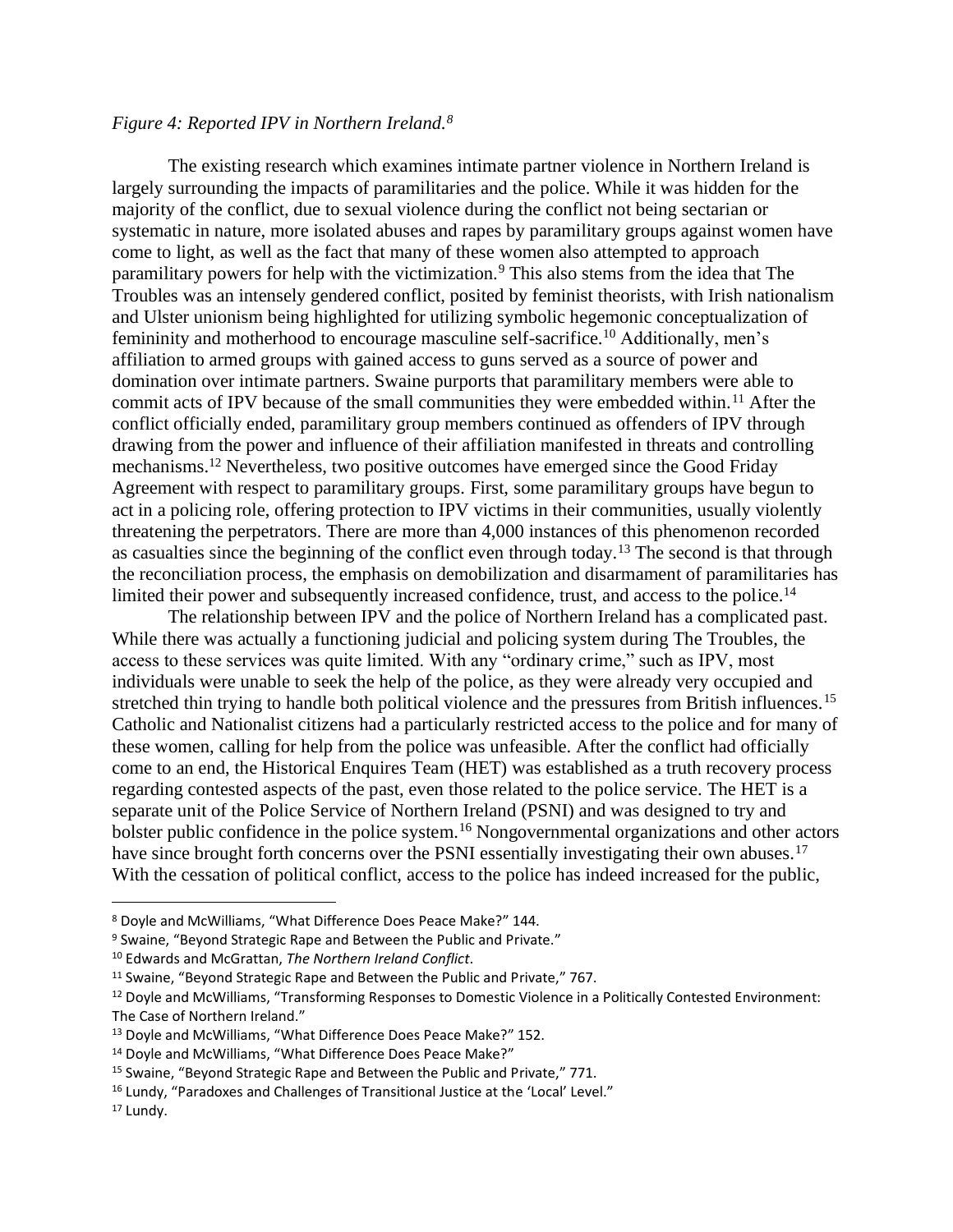even the Nationalist community,<sup>18</sup> and subsequently the instances of IPV reported to the police increased by over 400% since 1992 (the first year statistics are available) and 43% since 2004/2005.<sup>19</sup> Finally, in 2016, IPV incidents recorded by police were at an all-time high, all the while knowing that only around one third of incidents were being reported, with the number equaling 29,166 reports.<sup>20</sup> The current literature on the PSNI, IPV, and the Northern Ireland conflict necessitate further research into their interactions and the causal dimensions between them in order to both better understand the historical role of the PSNI in addressing intimate partner violence and to develop a more effective policing service in light of gaps in the system illuminated through such further study.

#### *Intimate Partner Violence more broadly:*

I choose to name the focus of my research *Intimate Partner Violence (IPV)* and define such as:

*Physical, sexual, verbal, or psychological violence threatened or committed against women by romantic partners of the opposite sex, ranging from boyfriends, to husbands, to former partners. This includes behaviors such as coercion, social and economic isolation, and deprivation of freedoms.*

The how and why of choosing this particular identifier and definition can only be understood after considering the many opinions of defining IPV. For the purposes of this study, I am limiting the scope of IPV to heterosexual relationships wherein the woman is the subject of abuse and the man is the perpetrator of such abuse. Nevertheless, this limitation by no means claims that IPV only occurs in heterosexual relationships or that only women are victims. There are two broad sources of discord among definitions. The first divide over how to define IPV lies within the decision of whether or not to impose the limitation of including only acts that were carried out, and leaving out all those that were threatened, intended, or even those that were committed, but invisible. The second controversy revolves around the limitation of IPV to those who are married or living together, while leaving out people who are dating, live separately, or are a former couple.<sup>21</sup> The dominating definition used by North American professionals is operational in nature and includes physical abuse or sexual assault, while neglecting the psychological, economic, spiritual, and verbal abuse for the purposes of clearly identifying IPV.<sup>22</sup> Contrastingly, Allen provides a more inclusive definition, but approaches the definition more from the standpoint of studying violence against women. His definition encompasses any act of gender-based violence with the potential to or reality of causing physical, sexual, or psychological harm to women, even tacking on coercion and deprivation in both public and/or private life as well.<sup>23</sup> Berry has a similar definition but expands upon it to add the specification of acts that are threatened, attempted, or completed by spouses, current or former boyfriends, or

<sup>&</sup>lt;sup>18</sup> Daly, Dolan, and Brennan, "Northern Ireland Returning to Violence as a Result of a Hard Border Due to Brexit or a Rushed Border Poll: Risks for Youth."

<sup>19</sup> Doyle and McWilliams, "Transforming Responses to Domestic Violence in a Politically Contested Environment: The Case of Northern Ireland," 14.

<sup>&</sup>lt;sup>20</sup> Daly, Dolan, and Brennan, "Northern Ireland Returning to Violence as a Result of a Hard Border Due to Brexit or a Rushed Border Poll: Risks for Youth," 101.

<sup>21</sup> Tjaden, *Extent, Nature, and Consequences of Intimate Partner Violence*.

<sup>&</sup>lt;sup>22</sup> DeKeseredy, "Current Controversies on Defining Nonlethal Violence Against Women in Intimate Heterosexual Relationships."

<sup>23</sup> Allen, *Social Work and Intimate Partner Violence*, 3.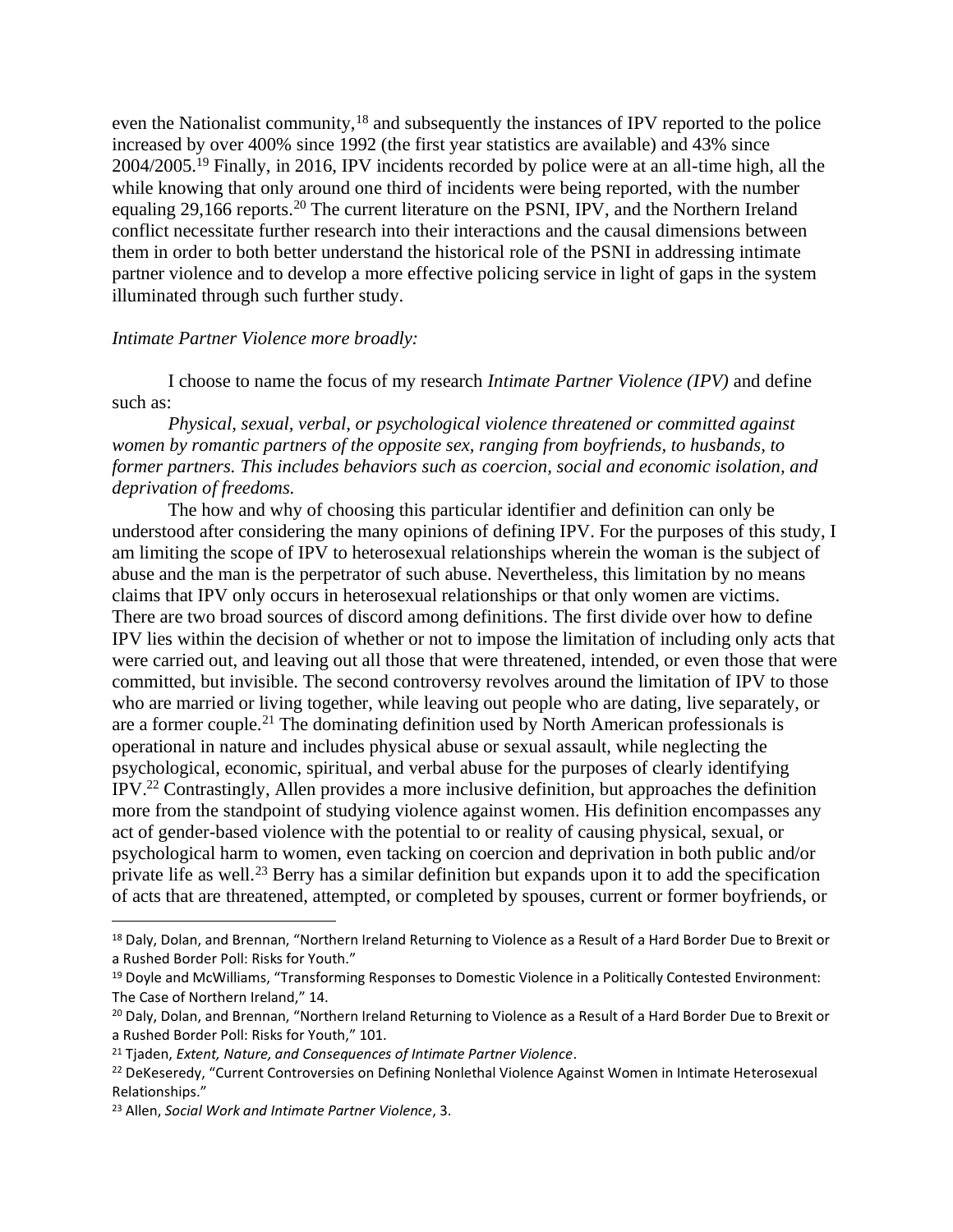a dating partner.<sup>24</sup> These three definitions vary from narrow to wide scopes of violence and each have their strengths and weaknesses. The first definition, highlighting physical and sexual assault, is the narrowest definition and is endorsed by a line of reasoning dictating that the inclusion of too many behaviors under IPV causes a breakdown of social exchanges and confounds the "actual" rates of abuse.<sup>25</sup> Conversely, the narrow definition is claimed to create a better understanding of the psychology of IPV to criminal justice policies, thereby helping to reduce the likelihood of further offenses.<sup>26</sup> Dutton goes so far as to claim that wide definition allow for simply placing your hands on someone's body to technically and legally be assault and states such imprecision confounds the less serious forms with more severe actions, especially in the criminal justice system.<sup>27</sup> Narrow definitions cannot be the sole basis for finding justice for victims, they not only neglect to acknowledge the experiences of many women who experience abuse, but they also trivialize these women's subjective experiences, labeling the experiences as either worthy of the term violence or as not severe or visible enough to be so. Furthermore, narrow definitions also create greater constraints for such women to seek social support and therefore exacerbate the already prevalent issue of underreporting cases of IPV.<sup>28</sup>

Identifying instances of IPV is no easy feat, there is a wide range of indicators in both victims and perpetrators that even then are not comprehensive to all experiences of IPV. One factor that makes identification rather difficult is that IPV is almost always violence that goes through situational buildups overtime,<sup>29</sup> so early detection has few clear signs to examine. For instance, warning signs in victims can be injuries, withdrawal, absences, excuses, personality changes, fear of conflict, low self-esteem, and more.<sup>30</sup> These different injuries are not easily separated from one another, in fact they often coexist. IPV that is highly physical is frequently paired with sexual and emotional abuse as well,<sup>31</sup> and "women who were both beaten and sexually attacked by their partners were at a particular risk of the most severe psychological consequences."<sup>32</sup>

What we know about intimate partner violence today arose out of a grassroots effort of women that brought attention to the problem. And even before then, it was existing social movements pushing for justice which laid the foundations for making IPV known to the world. Of course, IPV can and has been traced historically all the way to the beginning when gender roles and male-dominated power structures emerged on a societal level and at the domestic level within marriages. Dobash and Dobash follow the roots of IPV to Roman times and through the Middle Ages, finding that such violence against women was used as an extension of domination and control of husbands over wives and that the institution of marriage led to a total deprivation of women's rights because they were considered property, not people.<sup>33</sup> In the 1960s is one of the first times in which IPV was unknowingly studied, the focus was on "sadomasochistic

<sup>24</sup> Berry, *Domestic Violence Sourcebook*.

<sup>&</sup>lt;sup>25</sup> DeKeseredy, "Current Controversies on Defining Nonlethal Violence Against Women in Intimate Heterosexual Relationships."

<sup>26</sup> Dutton, *Rethinking Domestic Violence*.

<sup>&</sup>lt;sup>27</sup> Dutton.

<sup>&</sup>lt;sup>28</sup> DeKeseredy, "Current Controversies on Defining Nonlethal Violence Against Women in Intimate Heterosexual Relationships."

<sup>29</sup> Collins, "Attacking the Weak."

<sup>30</sup> Berry, *Domestic Violence Sourcebook*.

<sup>&</sup>lt;sup>31</sup> World Health Organization, "Intimate Partner Violence."

<sup>32</sup> Crowell, Burgess, and National Research Council (U.S), *Understanding Violence Against Women*.

<sup>33</sup> Dobash, *Violence Against Wives*.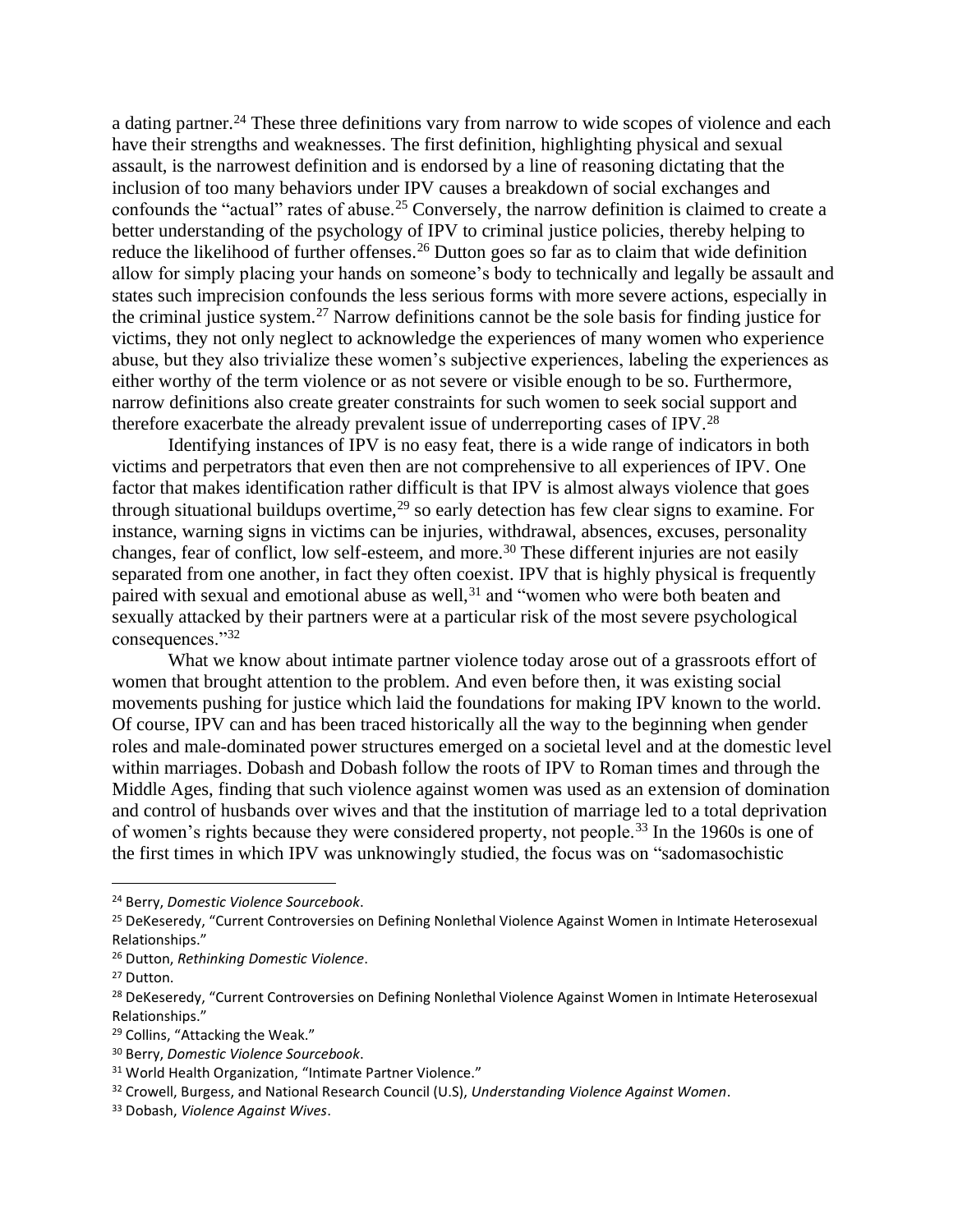marriages," and perceived as caused by male immaturity and female acceptance or enjoyment of violence.<sup>34</sup> This changed however, as early as 1972, when safehouses and shelters began to emerge in the United States and in 1975 when the National Organization for Women (NOW) developed a task force to take on the issue.<sup>35</sup> Finally, in 1994, the Violence Against Women Act became the most important piece of legislation in the United States which aimed to provide funding to victims programs and the prosecution of offenders.<sup>36</sup> Despite that crucial milestone, IPV is intrinsic to the social systems of society even now, with women's status a property perpetuated throughout the development of law around rape.<sup>37</sup>

To put it simply, "battering happens when on person believes that they are entitled to control the other."<sup>38</sup> Of course, causal factors of IPV are far more complex than just this one statement, they can involve the societal privatization of the family,<sup>39</sup> economic stress, power balances within relationship, unhealthy family interactions, poverty, social class, confidence in law enforcement, traditional gender norms, and marital instability.<sup>40</sup> Marital instability specifically derives from oppositional interests inherent to family structure.<sup>41</sup>

#### *Why this research is important:*

The obvious actor affected is the direct victim of IPV. As mentioned before, I choose to focus on heterosexual relationships where women are the victims of abuse for my research not because women in these types of relationships are the only ones who experience IPV, but because both the context of Northern Ireland and the dominating literature provides the reasoning to do so. There are many types of people in many types of relationships who can experience IPV; nevertheless, the data collected through self-reporting surveys does signify the IPV is a very gendered phenomenon. Worldwide research has demonstrated that 90-97% of cases of IPV are perpetrated by men against women.<sup>42</sup> It is generally accepted that women experience IPV more than men do. While it should be noted that due to cultural norms, women are also more likely to report their victimization of IPV than men in either hetero- or homo-sexual relationships, yet it cannot be denied that IPV, and specifically against women, is pervasive in society, even if it goes unnoticed.<sup>43</sup> Furthermore, most instances of IPV are not even reported to the police by women, but still, each year in the US there are an estimated 1,200 deaths and 2,000,000 injuries among women from men.<sup>44</sup> Pregnant women especially are at risk for IPV, 70% of women who are abused before pregnancy are also abused while pregnant and pregnant woman who experience IPV are at a greater risk for drug and alcohol misuse, depression, and

<sup>34</sup> Kelly, *Surviving Sexual Violence*.

<sup>35</sup> Gelles, *Intimate Violence in Families*.

<sup>36</sup> Gelles.

<sup>37</sup> Crowell, Burgess, and National Research Council (U.S), *Understanding Violence Against Women*; Berry, *Domestic Violence Sourcebook*.

<sup>38</sup> Berry, *Domestic Violence Sourcebook*, 9.

<sup>&</sup>lt;sup>39</sup> Brinkerhoff and Lupri, "Interspousal Violence."

<sup>40</sup> Berry, *Domestic Violence Sourcebook*, 133.

<sup>41</sup> Brinkerhoff and Lupri, "Interspousal Violence."

<sup>42</sup> Allen, *Social Work and Intimate Partner Violence*.

<sup>43</sup> Tjaden, *Extent, Nature, and Consequences of Intimate Partner Violence*.

<sup>44</sup> Berry, *Domestic Violence Sourcebook*.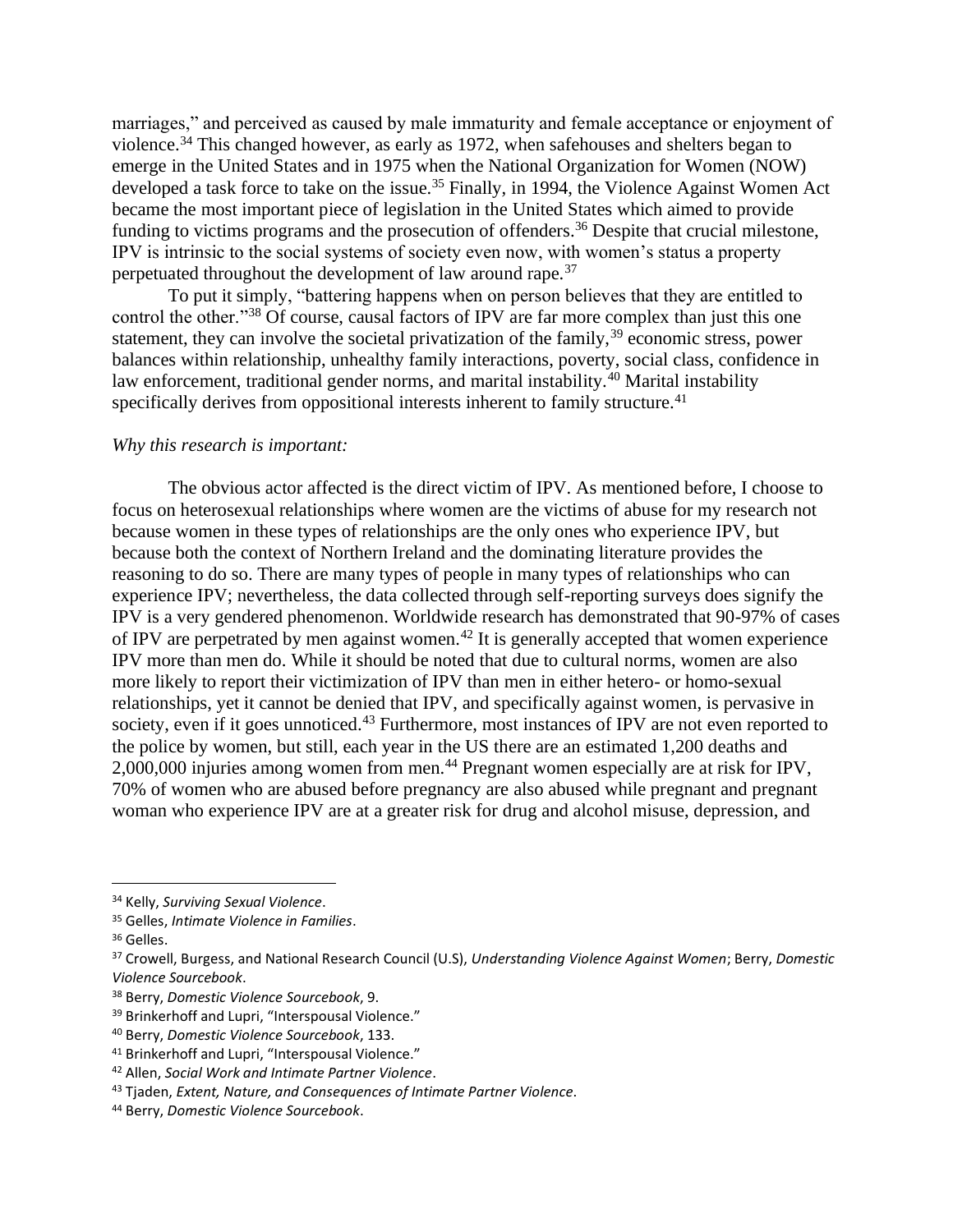suicide.<sup>45</sup> Moreover, homicide is the number one cause of death for pregnant women,  $46$  as violence often intensifies after the offender learns of the pregnancy. $47$ 

Victims of IPV can be challenging to determine, as they have commonly learned how to conceal their injuries yet are still more likely to report poor physical or mental health while seeing their doctor,<sup>48</sup> can have chronic health conditions, may fail to complete their educations,<sup>49</sup> or may develop a deep distrust towards men and towards people in general.<sup>50</sup> Many women also experience flashbacks for extensive amounts of time beyond their abuse<sup>51</sup> or they bury their memories with such aggressive suppression that it further harms their mental health. Research indicates that the effects of IPV can be quite long lasting, especially if the violence is consistent and severe,<sup>52</sup> with some of these effects including permanent physical damage, chronic eating disorders, disabilities, self-neglect, mental health issues, loss of confidence, and greater risk of suicides.<sup>53</sup> Despite many of these negative impacts being the direct result of IPV, some also are rooted in women's coping mechanisms to the violence. The most common responses initially when women experience violence in their relationships are shock, desire to forget, and even physically resisting in the beginning.<sup>54</sup> Coping strategies during and after IPV usually stem from a desire to control how much they are impacted by the violence and a desire to protect themselves from further abuse.

Women who choose to escape situations of IPV take as great of risks as women who do not leave. Attempting to leave is a precarious balance between the hope for a better life and the fear of failure and finding their situation to have worsened because of the attempt. When escape does happen, is a long process of planning and a long process of readjusting to life beyond IPV.<sup>55</sup> Women who were only able to get out of abusive relationships by killing the offending man speak of the great threats to life they endured in combination with the absence of faith that they could escape or protect themselves successfully from the perpetrator.<sup>56</sup>

Though intimate partner violence can still appear to be a largely private form of violence, the reality is that its effects are far-reaching. Children who grow up witnessing IPV or experiencing the broader version of domestic violence (there is a frequent overlap of around 40- 60%) are at a greater risk for behavioral, emotional, physical, cognitive, and developmental challenges,  $57$  may cause traumatic stress and anxiety disorders within the children<sup>58</sup> and may even socialize the children into accepting the use of violence as a means to solve conflict and feel that their victimization is inevitable.<sup>59</sup> Other family members as well are frequently threatened or forced to experience violence at the hands of an offender, and women who are

<sup>&</sup>lt;sup>45</sup> Berry.

<sup>46</sup> Berry, 58.

<sup>47</sup> Berry, 57.

<sup>48</sup> Coker et al., "Physical Health Consequences of Physical and Psychological Intimate Partner Violence."

<sup>49</sup> Riger, Raja, and Camacho, "The Radiating Impact of Intimate Partner Violence."

<sup>50</sup> Kelly, *Surviving Sexual Violence*.

<sup>51</sup> Kelly.

<sup>52</sup> World Health Organization, "Intimate Partner Violence."

<sup>53</sup> Anne Lazenbatt, Devaney, and Gildea, "Older Women Living and Coping with Domestic Violence."

<sup>54</sup> Kelly, *Surviving Sexual Violence*.

<sup>55</sup> Kelly.

<sup>56</sup> Kelly.

<sup>57</sup> Finkelhor and Mitchell, "Risk of Crime Victimization Among Youth Exposed to Domestic Violence."

<sup>58</sup> Riger, Raja, and Camacho, "The Radiating Impact of Intimate Partner Violence."

<sup>&</sup>lt;sup>59</sup> Finkelhor and Mitchell, "Risk of Crime Victimization Among Youth Exposed to Domestic Violence," 945.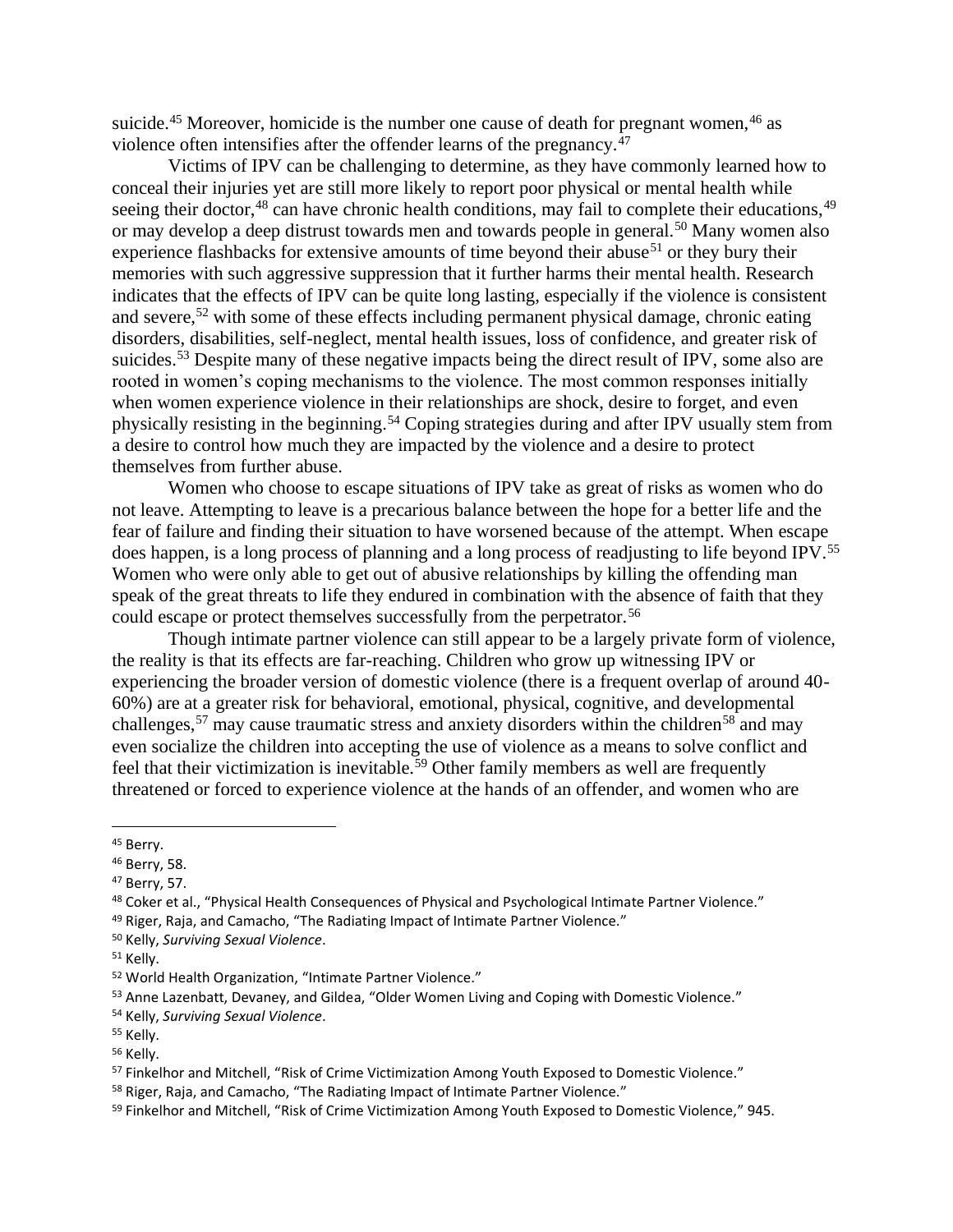victims have reported a visceral fear for their families' safety, not just their own. An IPV perpetrator may even destroy family property while threatening to use violence against them. This inevitable formulates a phenomenon where women seeking shelter from their family endanger their family members and therefore choose to isolate and distance themselves from loved ones as a result.<sup>60</sup> Not only does IPV logically extend to the children and families of victims and their perpetrators but has negative ripples on a societal level as well. Several studies have been conducted estimating the monetary cost of IPV in the United States and on a grander scale. The data on the US demonstrates that in 1995 the cost of IPV, due to medical and mental healthcare and loss of productivity, amounted to more than \$5.8 million.<sup>61</sup>

Intimate partner violence is not contained within one demographic, one country, or one region of the world. It is pervasive in every sense of the word. Women suffering from IPV can be old or young, can be Irish or Tanzanian, can be wealthy or impoverished, can be anyone. Berry even asserts that we can be "almost certain that there are both victims and abusers in every faith community."<sup>62</sup> Despite having this knowledge that no society escapes from IPV, there have been few studies done which seek to ascertain just how many women are suffering. The WHO for example estimates between 10-69% of women worldwide are victims of IPV, that is a 59% margin with the implications for policies being vastly different if the numbers prove to be 10% versus 69%.<sup>63</sup> There is some data of various nations' levels of intimate partner violence, but by far the majority are conducted in the United States, followed by Western Europe. The United Kingdom posits that one in four women will be a victim of IPV in their lifetime,  $64$  the EU estimates one in five women will experience abuse by a male partner, and the only two national studies in Ireland found that 18% of respondents had experienced a form of intimate partner violence.<sup>65</sup> Even with the existence of these findings, there is a need for further European and interventional programming,<sup>66</sup> this need arises out of the misconception that with the many rights and resources that developed liberal democratic societies offer women, that those experience IPV at this point are actively choosing to stay in that relationship.<sup>67</sup>

Yes, IPV is everywhere, but there are still some factors that can increase the likelihood of a woman experiencing abuse at the hands of her partner. One of the most identified factors is economic conditions. IPV has been demonstrated to occur more often and more severely in economically disadvantaged neighborhoods by a factor of two in comparison to women in more advantaged neighborhoods, and those who actively struggle with money in their relationships have shown to be at greatest risk.<sup>68</sup> Furthermore, in the United States, as high as 30% of women on welfare report to be experiencing IPV currently.<sup>69</sup> Another dimension of IPV is that it is relatively unknown what the average amount of years that the abuse persists in a given relationship, but one study found that most women who are victims of IPV experienced abuse from two to eight years, with the severity of that abuse increasing with time.<sup>70</sup>

<sup>66</sup> Allen.

<sup>60</sup> Riger, Raja, and Camacho, "The Radiating Impact of Intimate Partner Violence."

<sup>61</sup> Berry, *Domestic Violence Sourcebook*, 136.

<sup>62</sup> Berry, 447.

<sup>63</sup> Allen, *Social Work and Intimate Partner Violence*.

<sup>64</sup> Allen.

<sup>65</sup> Allen.

<sup>67</sup> Stark, *Coercive Control*, 113.

<sup>68</sup> Berry, *Domestic Violence Sourcebook*, 73.

<sup>69</sup> Berry, 68.

<sup>70</sup> Kelly, *Surviving Sexual Violence*.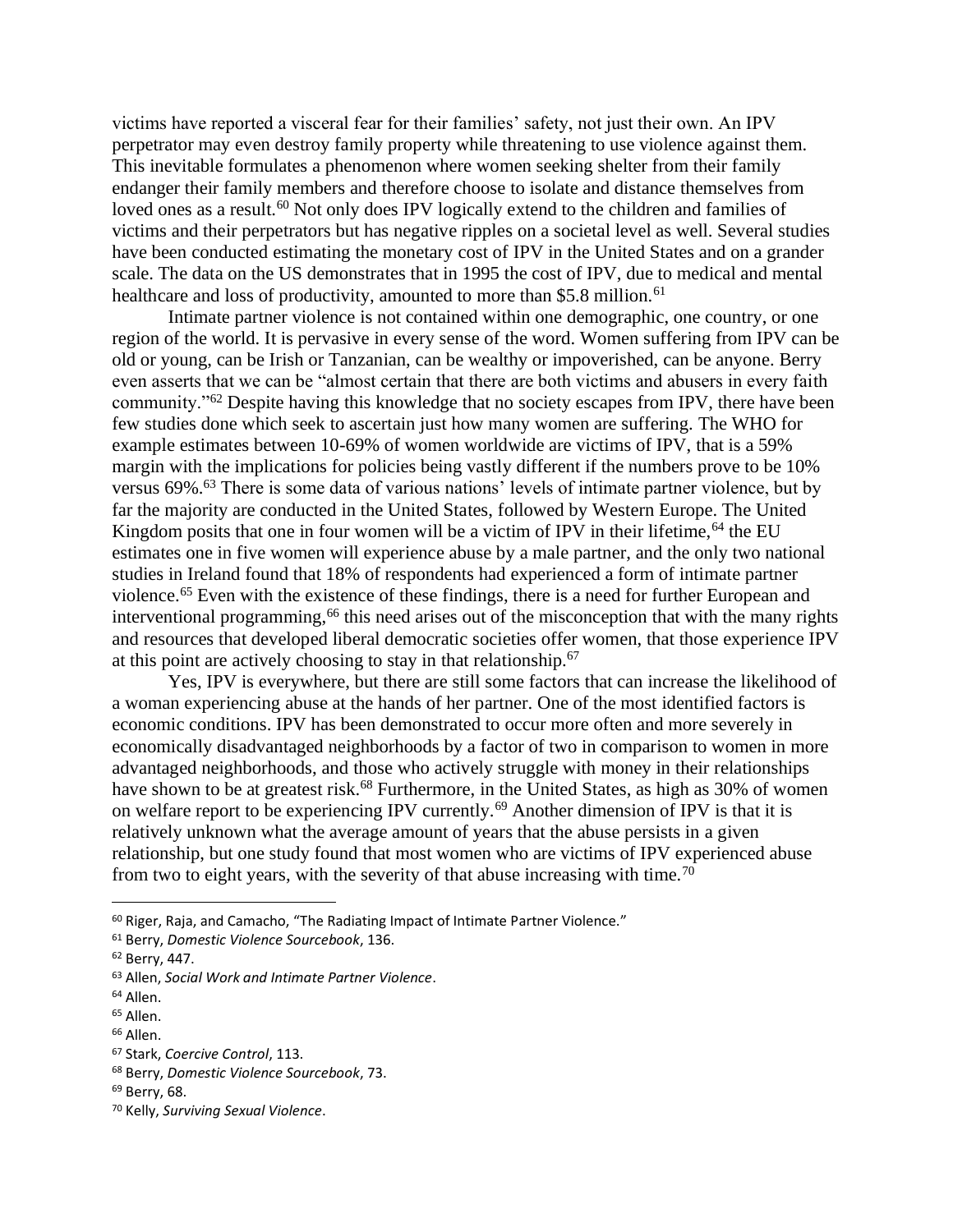On another note, an intriguing area of study related to IPV and to my specific research, is one that focuses on how IPV is impacted by natural disasters or state conflict, though the number of studies is still rather small. A confounding element to this body of work is that studies of IPV from before disasters and conflict are frequently under-reported and do not present an accurate baseline for researchers to reference. Nonetheless, there have been some findings to support that IPV increases after disasters. Specifically, a study of the eruption of the Mount Saint Helens Volcano displayed that number of IPV cases reported to the police increased by 46% following the disaster.<sup>71</sup> Additionally, the same study found that IPV affected women's post-disaster mental health by increasing the development of PTSD and major depression relative to women who did not experience intimate abuse.<sup>72</sup> Lastly, the relationship between conflict and IPV suggests that conflict "can serve as an outlet for negative attitudes and feelings, making further IPV possible and… more intense," with a special emphasis on cumulative conflict escalating instances of physical IPV.<sup>73</sup>

The context of IPV generally and what is known of IPV during The Troubles since the Good Friday Agreement reveals that IPV in relationship to the Northern Ireland conflict is an under-researched phenomenon. As it appears there is a general lack of data concerning IPV during the conflict itself as a result of access to the police service, my hypothesis concerning in increase in reporting after The Troubles stems from the knowledge that confidence, access to, and the capabilities of the PSNI have increased as political violence has greatly decreased. It follows that, potentially, focusing on the police system specifically will illuminate aspects of IPV in Northern Ireland that are still underdeveloped or undiscovered. Existing literature regarding this relationships largely focuses on the reports of IPV in Northern Ireland according to national mental health surveys and interviews sourced from refuge shelters; furthermore, the literature on the PSNI focuses on the changes in the service themselves, as well as the various changes in reports and arrests related to IPV, but no study has yet to analyze the prevalence of IPV through the lens of how PSNI alterations coincide with fluctuations in IPV, with qualitative interviews of PSNI officers themselves to corroborate the data. Therefore, I expect that amount of IPV, in heterosexual relationships with women as the victims, has neither increased nor decreased currently as opposed to the rates of IPV during the Troubles, but that the resources available and lack of threat of outside violence allows for more women to seek help and/or report their situation as a result of changes and improvements to the Police Service of Northern Ireland.

For this paper I plan on utilizing and compiling existing research and collected data on relevant subjects, especially in the three specific sectors of the concept of violence, the history and context of the Troubles, and the characteristics and significance of Intimate Partner Violence. My methods will include a systematic literature review, the compilation of police reports of IPV before, during, and after the period of conflict, the contacting of shelters and nonprofits to record their data on IPV victims seeking help from these organizations before, during, and after the conflict, and the utilization of the Liberal Arts research database to identify existing data and survey results from this topic and reevaluating such data. Perhaps most importantly, I plan to interview officers of the PSNI to use in tandem with interviews of victims and social

<sup>71</sup> Berry, *Domestic Violence Sourcebook*.

<sup>72</sup> Berry, 64.

<sup>73</sup> Brinkerhoff and Lupri, "Interspousal Violence," 425.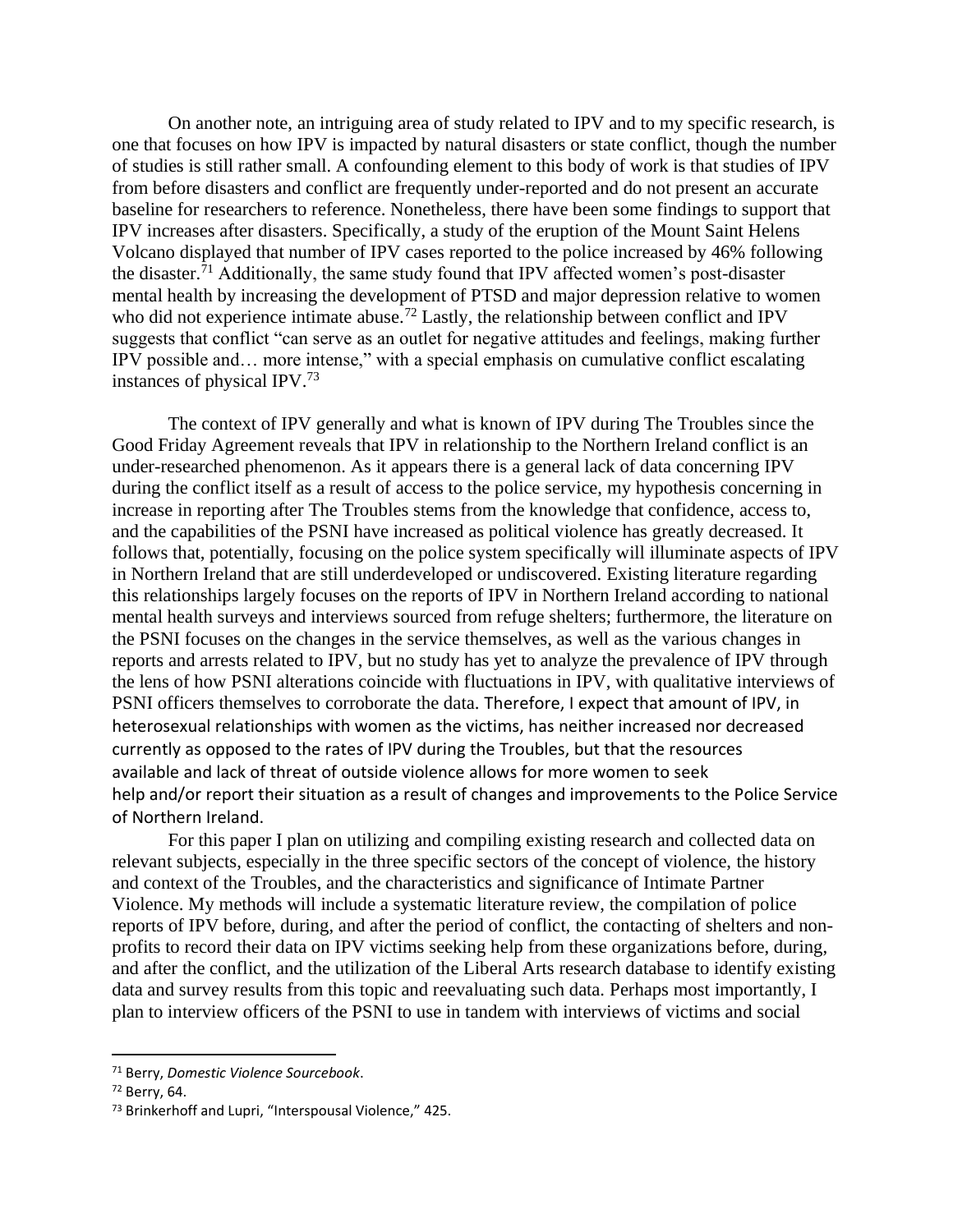service workers to provide a more holistic understanding of the issue of IPV in Northern Ireland with reference to the grander scale public violence existing simultaneously.

## **Works Cited**

Allen, Mary. *Social Work and Intimate Partner Violence*. Routledge, 2013.

Anne Lazenbatt, John Devaney, and Aideen Gildea. "Older Women Living and Coping with Domestic Violence." *Community Practitioners' & Health Visitors' Association* 86, no. 2 (February 2013): 28–32.

- Berry, D.B. *Domestic Violence Sourcebook*. Office of Justice Programs, 1995. https://www.ojp.gov/library/abstracts/domestic-violence-sourcebook.
- Brinkerhoff, Merlin B., and Eugen Lupri. "Interspousal Violence." *The Canadian Journal of Sociology* 13, no. 4 (1988): 407–34. https://www.jstor.org/stable/3340814.
- Coker, Ann, Paige Smith, L Bethea, Melissa King, and R McKeown. "Physical Health Consequences of Physical and Psychological Intimate Partner Violence." *Archives of Family Medicine* 9 (June 1, 2000): 451–57. https://doi.org/10.1001/archfami.9.5.451.
- Collins, Randall. "Attacking the Weak:: I. Domestic Abuse." In *Violence*, 134–55. A Micro-Sociological Theory. Princeton University Press, 2008. http://www.jstor.org/stable/j.ctt4cg9d3.8.
- Crowell, Nancy A., Ann Wolbert Burgess, and National Research Council (U.S). *Understanding Violence Against Women*. Washington, DC, US: National Academies Press, 1996. https://web-b-ebscohost-com.electra.lmu.edu/ehost/ebookviewer/ebook?sid=e82294eb-1341-41d6-bfd9-9294fb4e2544%40sessionmgr103&vid=0&format=EB.
- Daly, Senator Mark, Pat Dolan, and Mark Brennan. "Northern Ireland Returning to Violence as a Result of a Hard Border Due to Brexit or a Rushed Border Poll: Risks for Youth." UNESCO, 2019.
- DeKeseredy, Walter S. "Current Controversies on Defining Nonlethal Violence Against Women in Intimate Heterosexual Relationships: Empirical Implications." *Violence Against Women* 6, no. 7 (July 1, 2000): 728–46. https://doi.org/10.1177/10778010022182128.
- Dobash, Russell. *Violence Against Wives: A Case Against the Patriarchy*. Free Press, 1979.
- Doyle, Jessica Leigh, and Monica McWilliams. "What Difference Does Peace Make? Intimate Partner Violence and Violent Conflict in Northern Ireland." *Violence Against Women* 26, no. 2 (February 2020): 139.

http://electra.lmu.edu:2048/login?url=https://search.ebscohost.com/login.aspx?direct=tru e&db=edb&AN=141137324&site=eds-live&scope=site.

- Doyle, Jessica, and Monica McWilliams. "Intimate Partner Violence in Conflict and Post-Conflict Societies: Insights and Lessons from Northern Ireland," May 2018. https://pure.ulster.ac.uk/en/publications/intimate-partner-violence-in-conflict-and-postconflict-societies.
	- ———. "Transforming Responses to Domestic Violence in a Politically Contested Environment: The Case of Northern Ireland" 9, no. 1 (2019): 26.
- Dutton, Donald G. *Rethinking Domestic Violence*. UBC Press, 2011.

https://www.researchgate.net/publication/235884132\_Older\_women\_living\_and\_coping\_ with\_domestic\_violence.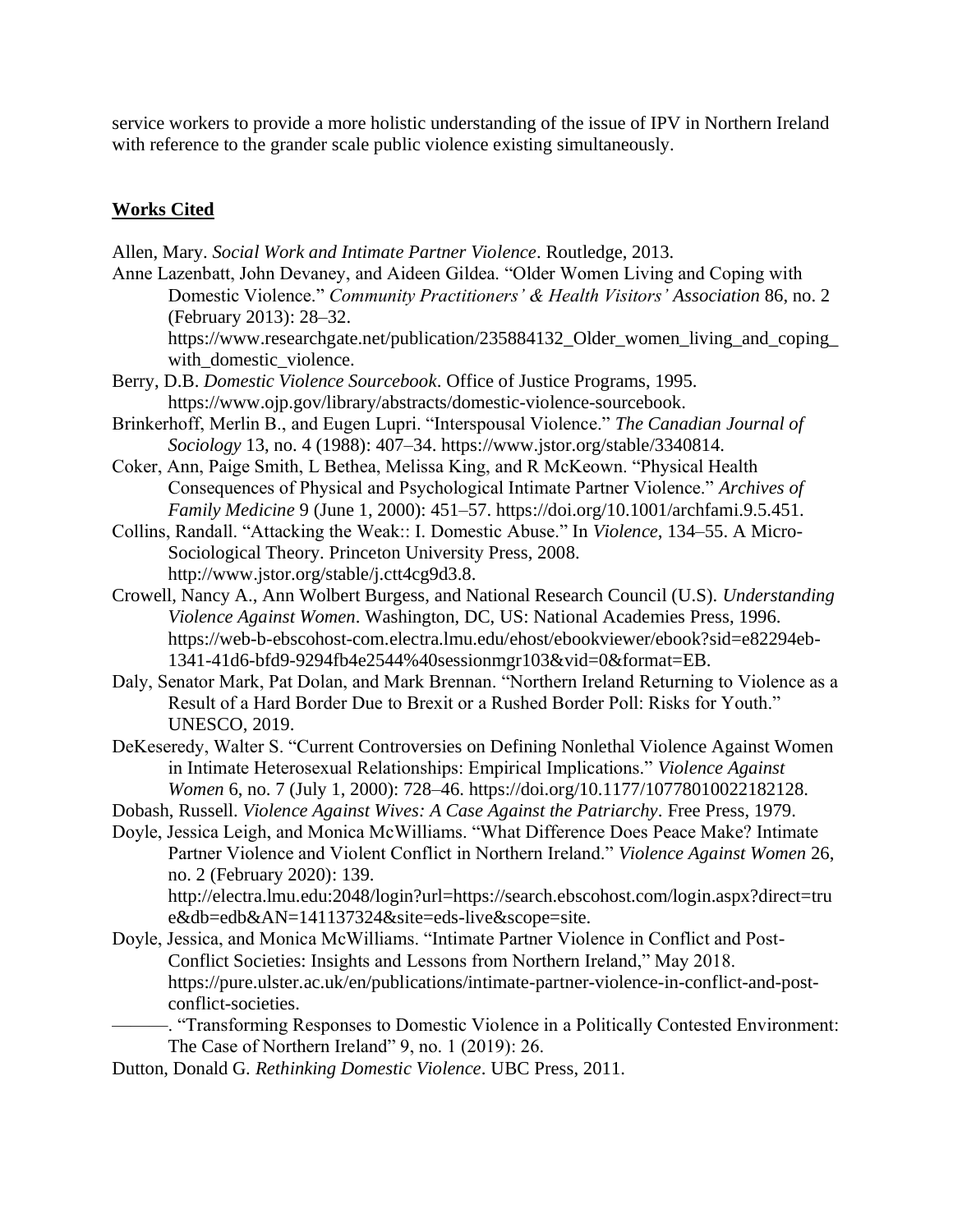Edwards, Aaron, and Cillian McGrattan. *The Northern Ireland Conflict: A Beginner's Guide*. Simon and Schuster, 2012.

Finkelhor, David, and Kimberly J Mitchell. "Risk of Crime Victimization Among Youth Exposed to Domestic Violence," 2001.

https://journals.sagepub.com/doi/abs/10.1177/088626001016009006.

- Gelles, Richard J. *Intimate Violence in Families*. SAGE, 1997.
- Kelly, Liz. *Surviving Sexual Violence*. John Wiley & Sons, 2013.
- Lundy, Patricia. "Paradoxes and Challenges of Transitional Justice at the 'Local' Level: Historical Enquiries in Northern Ireland." *Contemporary Social Science* 6, no. 1 (February 1, 2011): 89–105. https://doi.org/10.1080/17450144.2010.534495.
- Police Service of Northern Ireland. "Trends in Domestic Abuse Incidents and Crimes Recorded by the Police in Northern Ireland 2004/05 to 2016/17." Keeping People Safe. Northern Ireland: Northern Ireland Statistics and Research Agency, n.d.
- Riger, Stephanie, Sheela Raja, and Jennifer Camacho. "The Radiating Impact of Intimate Partner Violence." *Journal of Interpersonal Violence* 17, no. 2 (2002): 184–205. https://journals.sagepub.com/doi/abs/10.1177/0886260502017002005.
- Stark, Evan. *Coercive Control: How Men Entrap Women in Personal Life*. Oxford, UNITED STATES: Oxford University Press, Incorporated, 2009.

http://ebookcentral.proquest.com/lib/lmu/detail.action?docID=4704270.

- Swaine, Aisling. "Beyond Strategic Rape and Between the Public and Private: Violence Against Women in Armed Conflict." *Human Rights Quarterly* 37, no. 3 (August 2015): 755- 786,829. http://dx.doi.org.electra.lmu.edu/10.1353/hrq.2015.0043.
- Tjaden, Patricia Godeke. *Extent, Nature, and Consequences of Intimate Partner Violence*. U.S. Department of Justice, Office of Justice Programs, National Institute of Justice, 2000.
- World Health Organization. "Intimate Partner Violence." Understanding and Addressing Violence Against Women. World Health Organizaiton, 2012.

## **Timeline and Budget:**

| May-June: Finalize Literature Review                     | \$203.49 to purchase access to literature not  |
|----------------------------------------------------------|------------------------------------------------|
| (Chapter 1 of Thesis) comprised of literature            | included with LMU access                       |
| <sub>on</sub>                                            | 1-\$32.95                                      |
| violence theory                                          | $2 - $25.00$                                   |
| intimate partner violence                                | $3 - $27.50$                                   |
| The Northern Ireland conflict                            | $4 - $20.66$                                   |
| IPV prevalence in Northern Ireland                       | 5-\$28.44                                      |
| Northern Irish police reform<br>$\overline{\phantom{a}}$ | $6 - $23.46$                                   |
|                                                          | $7 - $5.99$                                    |
|                                                          | 8-\$39.49                                      |
|                                                          |                                                |
|                                                          | \$1,800 labor costs- time which could be spent |
|                                                          | working.                                       |
|                                                          | This number is based on the LMU standard       |
|                                                          | research assistant wage \$15.00/hr (which is   |